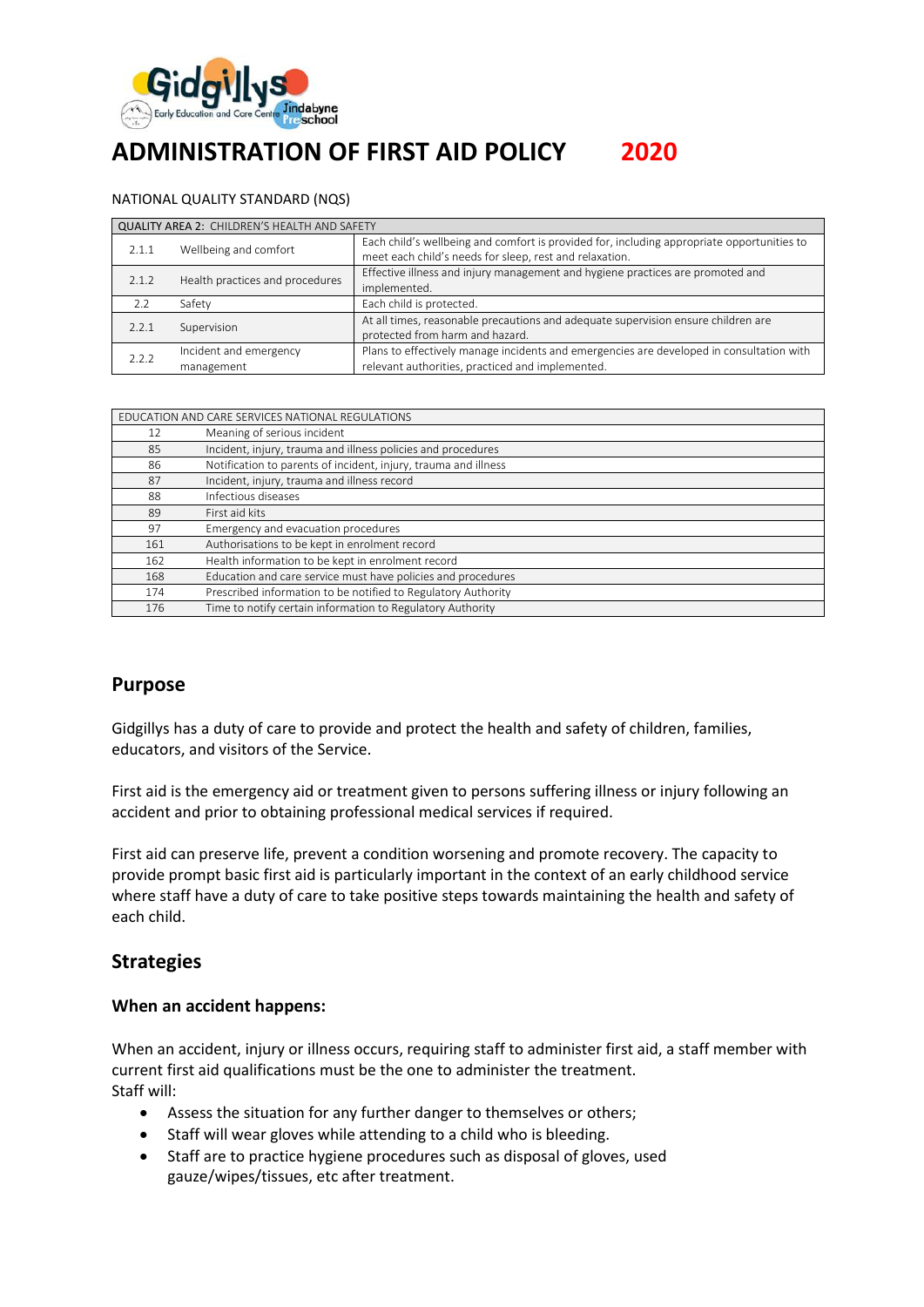

- Other staff are to clear children away from the accident site and continue with the normal routine.
- Staff wash their hands BEFORE AND AFTER treatment.
- No medications will be used on the child unless they are prescribed for that child.
- If first aid is administered, an Incident, Injury and Trauma or Illness report is to be filled out by the staff member present at the time of the accident and the staff member who treated the child/adult. Information should be recorded as soon as possible in the Accident/Injury Register, and within 24 hours after the incident, injury, trauma or illness.
- The Nominated Supervisor/Certified Supervisor in charge (responsible person) is to sight and sign the form.
- The parent is to sight and sign the form and receive a copy within 24 hours of the incident injury or trauma (if they request one). If contact is not possible on the day of the accident, the nominated supervisor or Responsible Person must contact parents by phone or in person as soon as possible the next day.
- A copy of the form is to be put in the child's file and the details entered on a tracking sheet in the Accident/Injury Register so that staff can review the number and kinds of injuries and make decisions as to how to prevent them happening in the future.
- The National Regulations require that an incident, injury, trauma and illness record be kept, and that the record be accurate and remain confidentially stored until the child is 25 years old **(National Regulation 183(2)(b))**.
- Continue to monitor the child's condition. If the child's condition deteriorates, then the Nominated Supervisor or Responsible Person is to assess the situation and if necessary, call an ambulance, the parents or other emergency contacts nominated in the enrolment form. If either of these staff members are unavailable, then another member of staff is to do this, and the Nominated supervisor or Responsible Person is to be notified as soon as possible.
- If the parents are not available and a child needs to go to hospital by ambulance, a staff member is to go with them. In this case the Director is to take the staff member's place, or a casual staff member called to come urgently to maintain staff/child ratios as per the Education and Care Services National Regulation **(National Regulation 123)**.
- Remaining staff are to continue to try to contact the parents/emergency contacts.
- A copy of the child's enrolment form is to be taken to the hospital by the staff member accompanying the child.
- If a child requires hospitalisation, the Nominated Supervisor or Responsible Person is to contact the regulatory authority, the NSW Early Childhood Education and Care Directorate via NQA ITS Portal within 24 hours.
- A small first aid kit is to be kept in an evacuation pack, which is used in the evacuation of the service, e.g. fire, bomb threat, etc.
- In case of a death of a child in care, the Nominated Supervisor or Responsible Person must immediately give notice of the fact to:
	- o The parent of the child.
	- o The Police.
	- o The regulatory authority, the NSW Early Childhood Education and Care Directorate within 24 hours.
	- o The Approved Provider of the service.

#### **The National Law requires the Regulatory Authority to be notified of any serious incident at an Approved Service. A serious incident includes (National Regulation 12):**

• The death of a child while attending a service or following an incident while attending a service.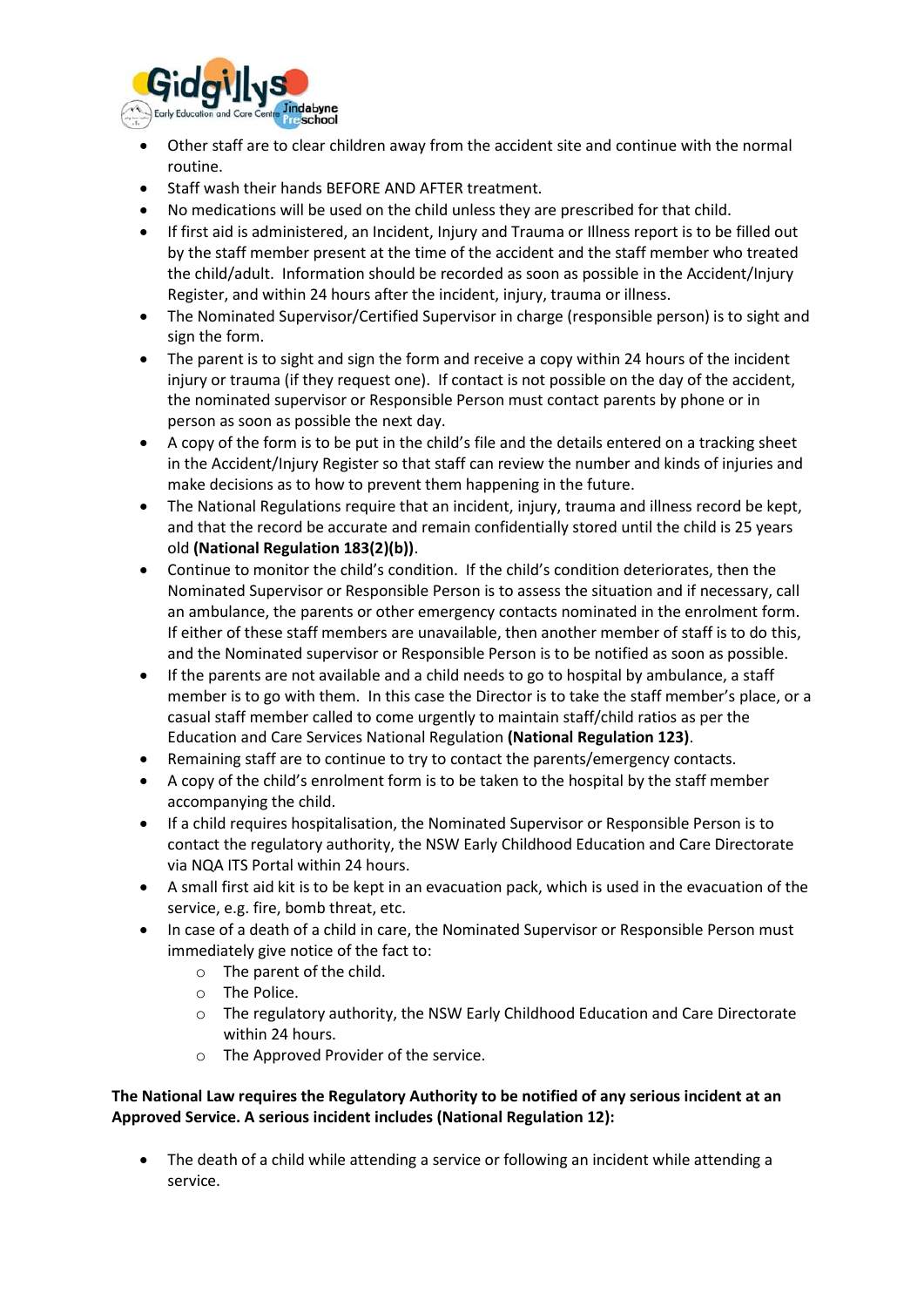

- Any incident involving injury, trauma or illness of a child where medical attention was sought or should have been sought ('Medical attention' includes a visit to a registered medical practitioner or attendance at a hospital).
- An incident at the service premises where the attendance of emergency services was sought or should have been sought ('Emergency services might include ambulance, fire brigade, police and state emergency services).
- Appears to be missing or cannot be accounted for.
- Appears to have been taken or removed from the service premises in a way that breaches the National Regulations.
- Is mistakenly locked in or locked out of any part of the service premises.

A serious incident should be documented as an incident, injury, trauma and illness record as soon as possible and within 24 hours of the incident.

#### **WHEN IN DOUBT, CALL AN AMBULANCE!!!!! Gidgillys Early Education and Care Centre 6 Poley Cow Lane Jindabyne NSW 2627**

#### **Administration of over the counter products**

Over the counter creams such as Savlon, Oragel, Sudocream, Bepanthen, Curash any other nappy creams and or lotions (Vaseline or Sorbolene) can be brought into the service by the parents and used by the educators but ensuring that parent permission is sought previously. Children's names should be clearly labelled on the product and a permission slip must be signed that educators can apply the cream anytime it is required.

If you are applying certain topical creams due to allergy or reaction to mosquito bites (or mosquito repellent) then you will need to ensure that the parents provide a letter from the General Practitioner stating the allergy/reaction and a Medical Management Plan containing information such as times product needs to be given (8am during outdoor play) and conditions to which it should be given (going outside only, applied over legs and arms only). These specific requirements from family's should be recorded in the child's file and then placed on an "allergy list" that is located in the rooms for everyone to see.

All over the counter products must be kept in original packaging and labelled clearly with the child' name.

#### **Self-Administration of Medication**

Children who self-medicate must be over preschool age **(National Regulation 90(2))**. Parents must give permission to the service for the service to allow the child to self-medicate and this will be kept in the child's file.

### **Responsibilities of the Approved Provider**

• Approved Providers must ensure that there is provision for first aid equipment in the workplace **(WHS Regulation 42)**.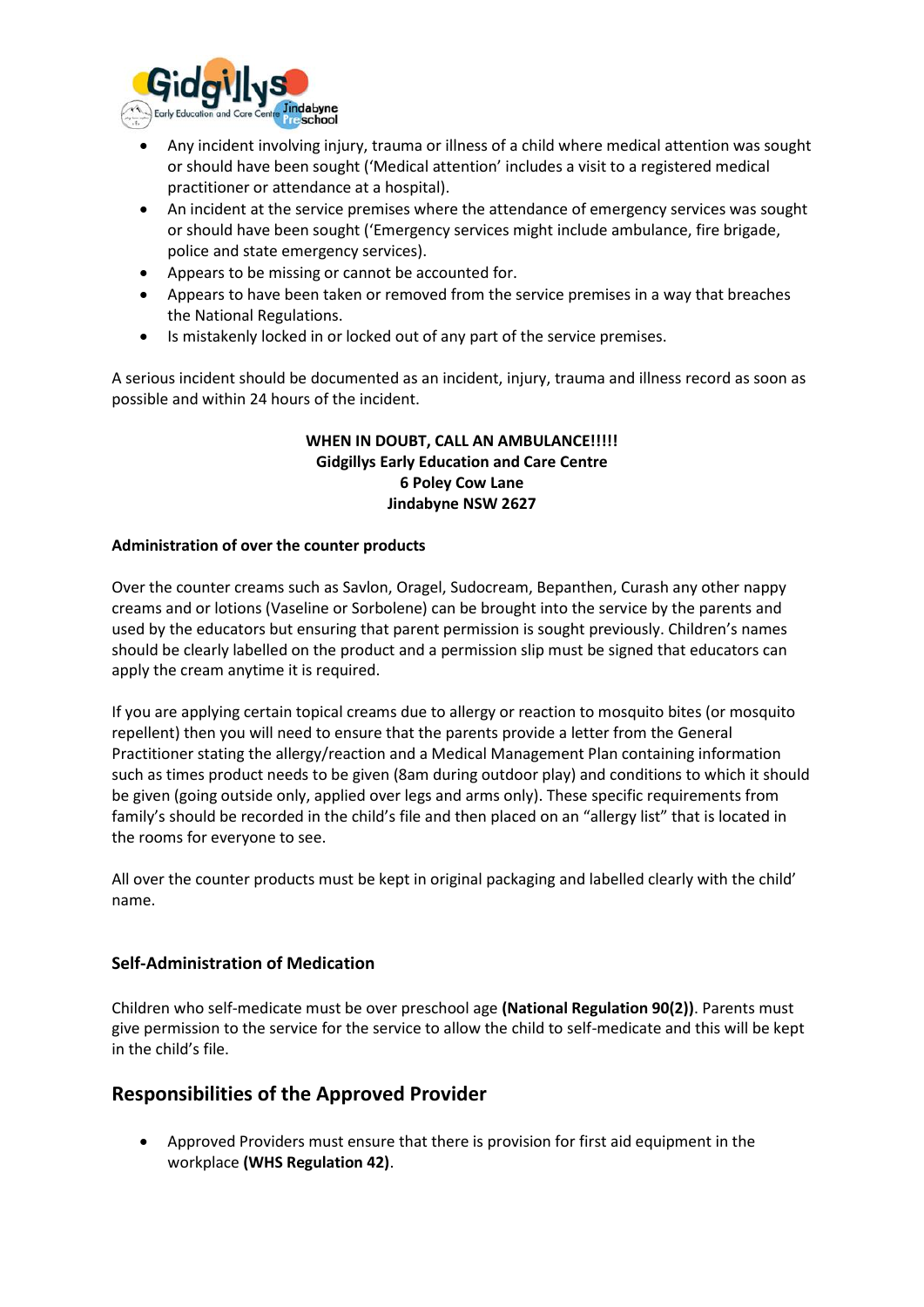

- Approved Providers must ensure that each worker has access to the equipment **(WHS Regulation 42)**.
- Ensuring that every reasonable precaution is taken to protect children at the service from harm and hazards that are likely to cause injury.
- Ensuring that at least one educator with current approved first aid qualifications is in attendance and immediately available at all times that children are being educated and cared for by the service. This can be the same person who has CPR, anaphylaxis management training and emergency asthma management training, which is also required under the Regulations **(National Regulation 136)**.
- Appointing a staff member to be the nominated first aid officer.
- Advising families that a list of first aid and other health products used by the service is available for their information, and that first aid kits can be inspected on request.
- Providing and maintaining an appropriate number of up-to-date, fully equipped first aid kits that in accordance with the Safe Work NSW Code of Practice.
- Providing and maintaining a portable first aid kit that can be taken offsite for excursions and other activities.
- Ensuring that first aid training details are recorded on each staff member's record.
- Ensuring safety signs showing the location of first aid kits are clearly displayed.
- Ensuring there is an induction process for all new staff, casual and relief staff, that includes providing information on the location of first aid kits and specific first aid requirements.
- Ensuring a resuscitation flow chart is displayed in a prominent position in the indoor and outdoor environments of the service.
- Keeping up to date with any changes in procedures for administration of first aid and ensuring that all educators are informed of these changes.

### **Responsibilities of the Nominated Supervisor**

- Ensuring that all required staff have attained an approved first aid qualification, including CPR, anaphylaxis management training and emergency asthma management training.
- Ensuring a portable first aid kit is taken on all excursions and other offsite activities.
- Reviewing the service's first aid policy annually.
- Reviewing the service's risk assessment every six months to identify hazards in the environment.
- Support staff when dealing with a serious incident and/or trauma.
- Provide and maintain an appropriate number of up-to-date, fully equipped first aid kits that meet Australian Standards.
- Dispose of out-of-date materials and supplies appropriately.

# **Responsibilities of the Educators**

- Implementing appropriate first aid procedures when necessary.
- Maintaining current approved first aid qualifications, and qualifications in CPR, anaphylaxis management and emergency asthma management, as required.
- Practicing CPR and administration of an auto-injection device at least annually. CPR should be done refreshed annually as part of the certification process.
- Ensuring that all children are adequately supervised while providing first aid and comfort is given to a child involved in an incident or suffering trauma.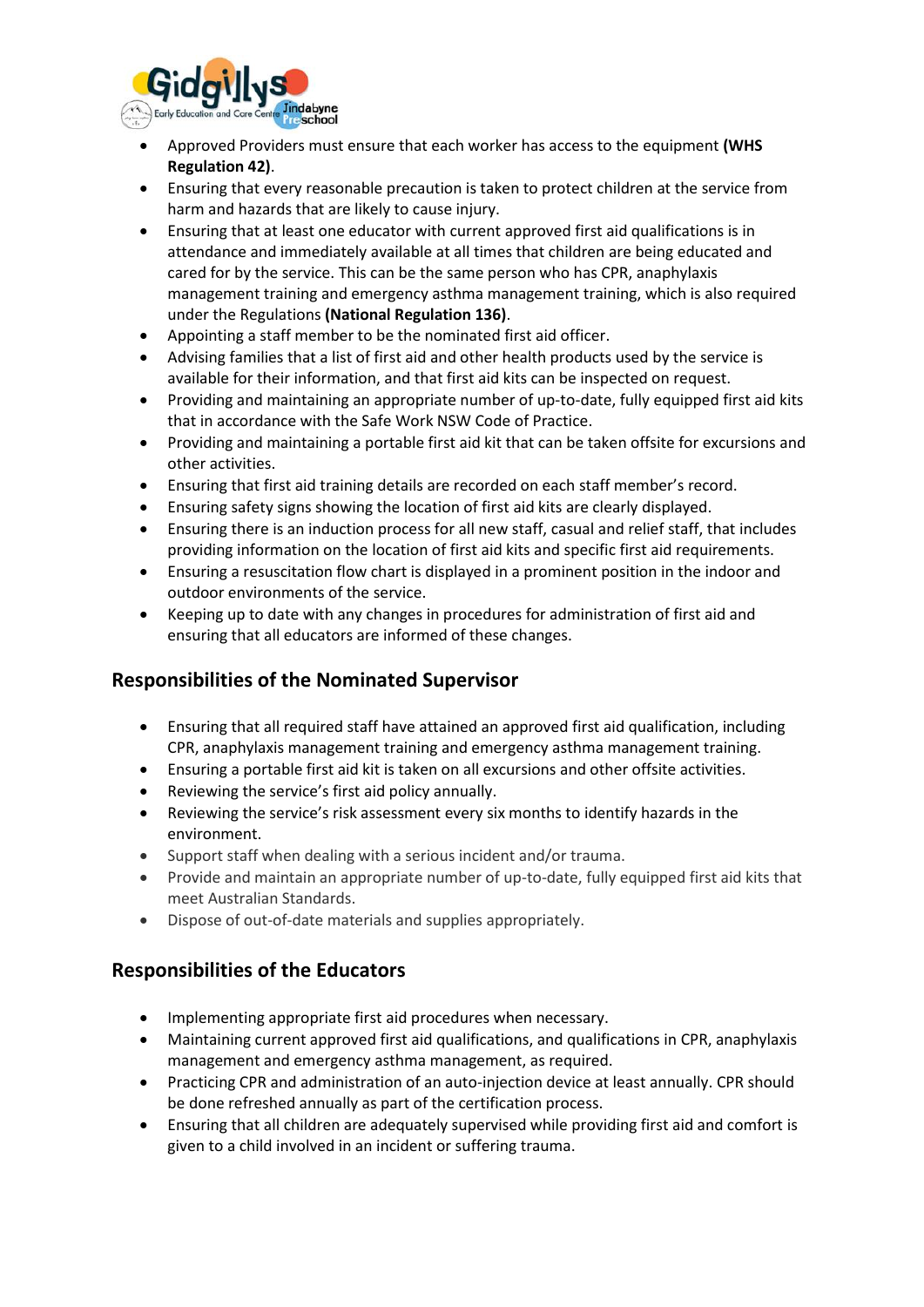

- Ensuring that the details of any incident requiring the administration of first aid are recorded on the incident, injury, trauma and illness register.
- Notifying the Nominated Supervisor 3 months prior to the expiration of your first aid, asthma or anaphylaxis accredited training.
- Obtaining consent from a child to administer first aid when possible in recognition of their rights.
- Ensuring that volunteers and trainees are not responsible for administering first aid.

# **Responsibilities of the Families**

- Providing the required information for the service's medication record.
- Providing written consent (via the enrolment record) for service staff to administer first aid and call an ambulance, if required **(National Regulation 161(2)(a))**.
- Being contactable, either directly or through emergency contacts listed on the child's enrolment record, in the event of an incident requiring the administration of first aid.
- Paying for any costs associated with an ambulance call out (Callout fee \$364 plus \$3.29 per kilometre).

# **Definitions, Terms & Abbreviations**

| Term             | <b>Meaning</b>                        |  |
|------------------|---------------------------------------|--|
| CPR <sup>.</sup> | Cardiopulmonary Resuscitation         |  |
| Anaphylaxis      | Acute allergic reaction to an antigen |  |

# **Related Statutory Obligations & Considerations**

**Australian Children's Education and Care Quality Authority (ACECQA)** www.acecqa.gov.au/First-aid-qualifications-and-training **Children and Young Persons (Care and Protection) Act No 157**  https://www.legislation.nsw.gov.au/#/view/act/1998/157 **Children (Education and Care Services) National Law (NSW) No 104a**  https://www.legislation.nsw.gov.au/#/view/act/2010/104a/full **Department of Education** http://www.dec.nsw.gov.au/what-we-offer/regulation-and-accreditation/early-childhoodeducation-care **Education and Care Services National Regulations**  http://www.legislation.nsw.gov.au/#/view/regulation/2011/653 **National Quality Framework (NQF)** http://acecqa.gov.au/national-quality-framework/ **Occupational Health and Safety ACT**  http://www.legislation.nsw.gov.au/#/view/act/2011/10 **Safe Work NSW Code of Practice** http://www.safework.nsw.gov.au/ data/assets/pdf file/0015/52152/First-aid-in-theworkplace-Code-of-practice-July-2015.pdf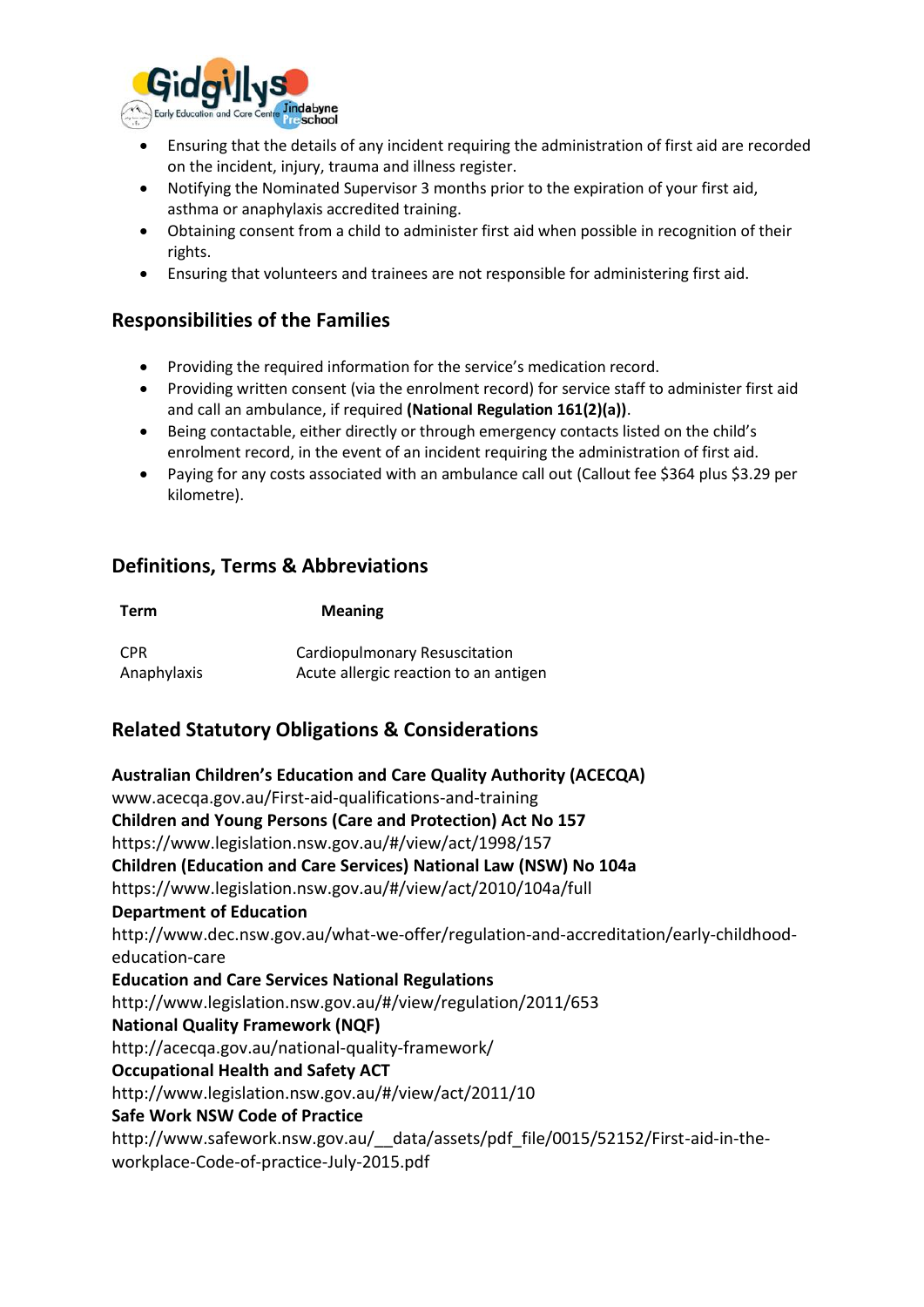

### **Work Health and Safety Regulations**

https://www.legislation.nsw.gov.au/#/view/regulation/2017/404/full **Work Cover NSW** http://www.workcover.nsw.gov.au/

## **Related Telephone Numbers**

- Early Childhood Education and Care Directorate 1800 619 113
- Poisons Information Centre 131 126
- ACECQA 1300 422 327
- Safe Work 13 10 50
- Emergency Services 000

### **Amendment History**

| <b>Date</b>               | <b>Amendment</b>                     | <b>Notes of Amendment</b>           |
|---------------------------|--------------------------------------|-------------------------------------|
| 9 <sup>th</sup> Oct 2018  | <b>Policy Created</b>                | <b>Policy created</b>               |
| 12 <sup>th</sup> Feb 2019 | <b>Policy Reviewed</b>               |                                     |
| 28 <sup>th</sup> Jan 2020 |                                      |                                     |
|                           | <b>Policy Reviewed &amp; Amended</b> | <b>Additional Information added</b> |
|                           |                                      | <b>Reformatting of Information</b>  |
|                           |                                      | <b>NQS &amp; Regulations added</b>  |
| 3rd March 2020            | <b>Reviewed &amp; Amended</b>        | - First aid list & logo added       |

This policy will be updated to ensure compliance with all relevant legal requirements every year. Appropriate consultation of all stakeholders (including staff and families) will be conducted on a timely basis. In accordance with Regulation 172 of the *Education and Care Services National Regulation*, families of children enrolled will be notified at least 14 days and their input considered prior to any amendment of policies and procedures that have any impact on their children or family.

| Date:            | 3rd March 2020                       |
|------------------|--------------------------------------|
| Version:         | 004                                  |
| Last Amended By: | <b>Kylie Showman</b>                 |
| Next Review:     | January 2021                         |
| Position:        | <b>Director/Nominated Supervisor</b> |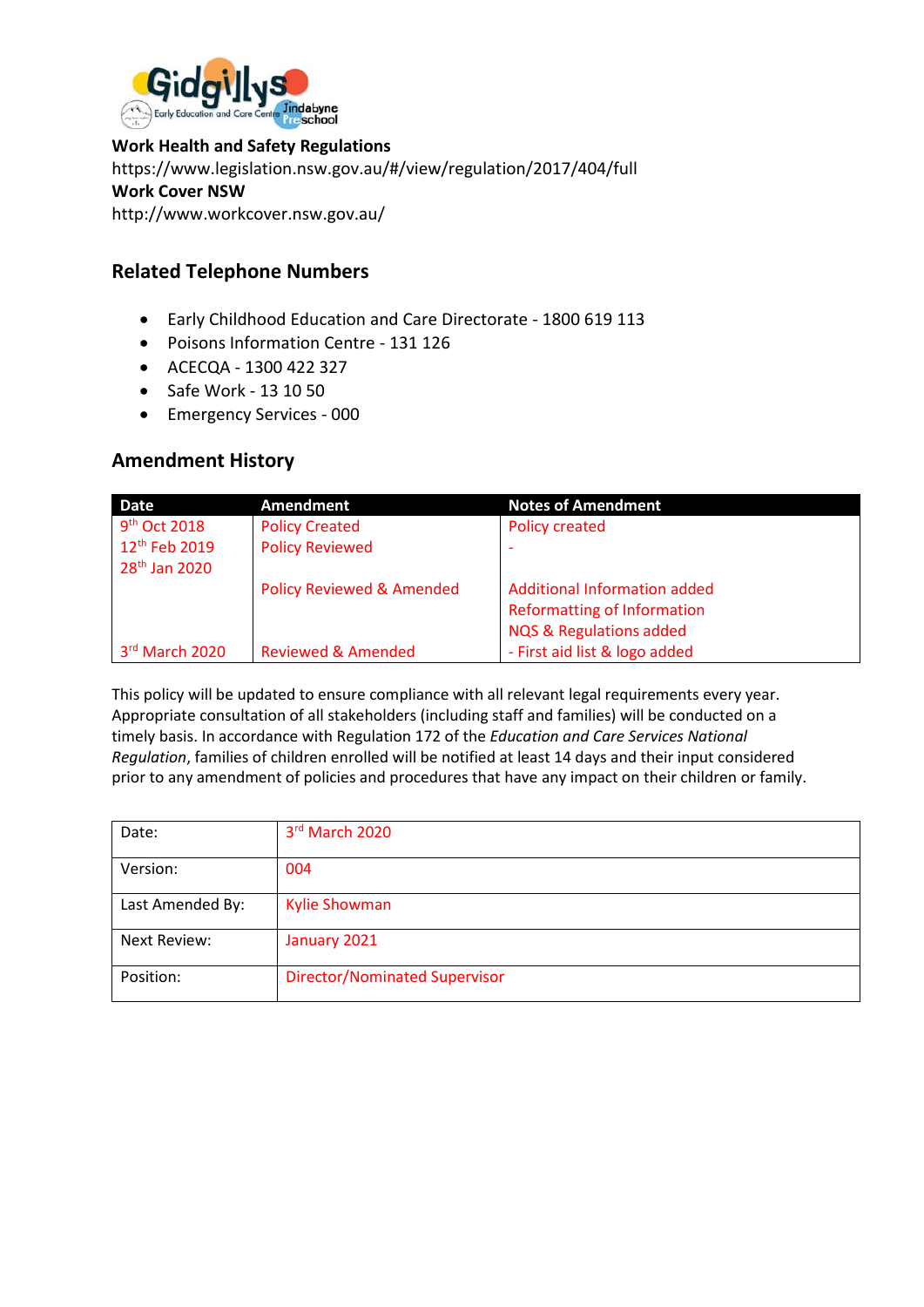